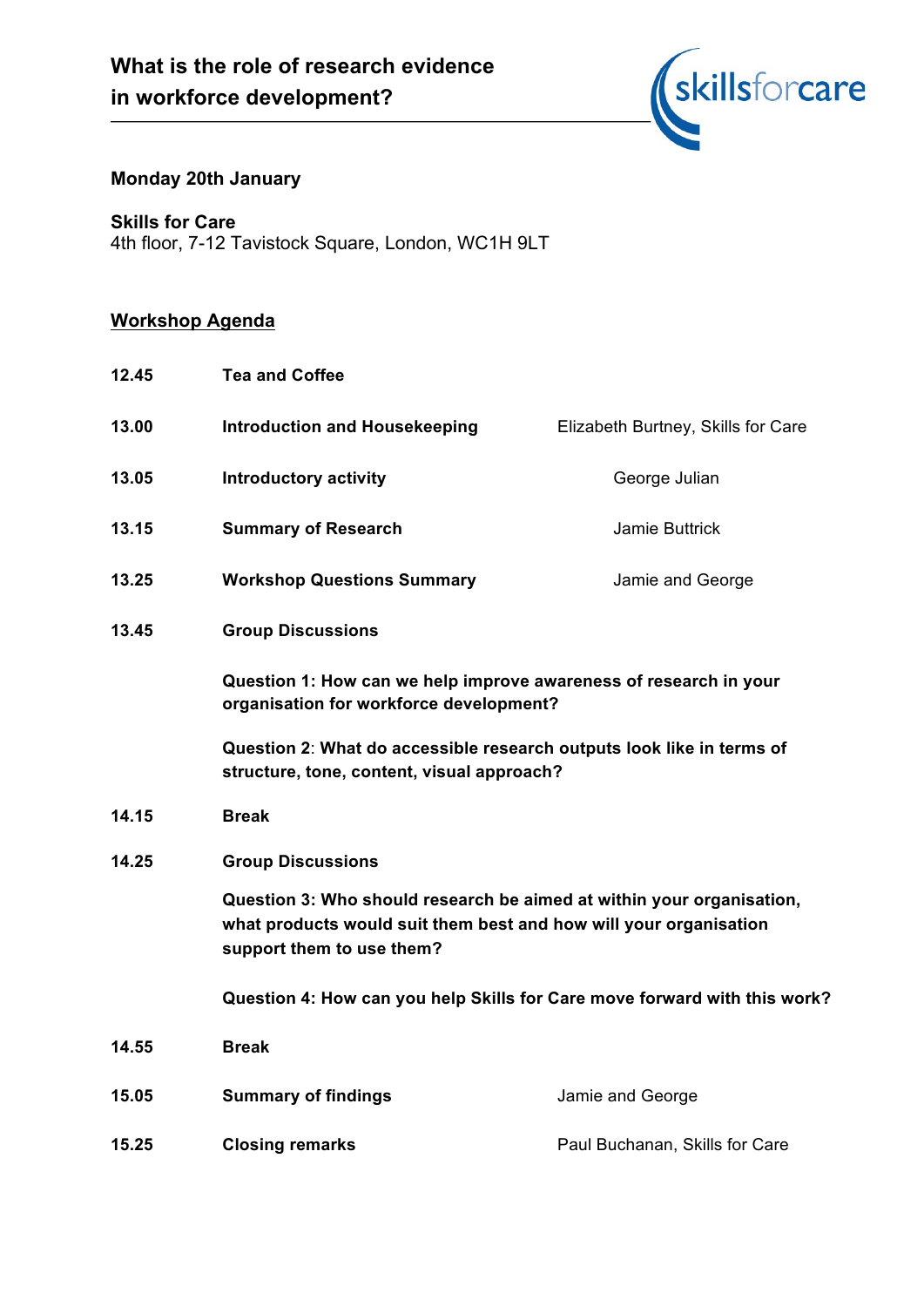## **Summary of Research**

#### **What is research evidence?**

## **"Knowledge that has been acquired through a systematic and transparent process of enquiry"**

• Responses to the employer survey highlighted a broad understanding of the definition of research evidence although access to and uses of research evidence varied considerably in terms of informing workforce development. **How can understanding of research evidence and its role in organisational decision making be improved?**

### **Headline findings and food for thought**

#### **Accessing Research Evidence**

- The majority of organisations state that they are competent in supporting the effective use of research evidence. However, analysis of policies and procedures and the roles and responsibilities of managers with responsibility for workforce development highlight room for improvement. **Is the case with your organisation?**
- The biggest gaps in terms of support made available for staff to access and use research evidence were in terms of: the use of podcasts and videos; access to social media sites; and subscriptions to relevant online electronic databases or journals. **Why is this the case? Would support to close these gaps be valuable?**
- The survey revealed relatively little demand for access to learning and development to build skills to use research evidence. **Why is this the case?**

### **Using Research Evidence**

- The survey highlighted a variety of examples of how social care organisations use research evidence to inform workforce development. **How is evidence used in to influence workforce development in your organisation? What works? What doesn't work so well?**
- 'Translating research into practice' was the area most frequently cited by employers as requiring support. **What are the barriers to organisations achieving this at the moment?**

### **Informing an Employer Engagement Strategy**

- The survey revealed demand for a regular digest of research evidence characterised which provides a simple assessment of research evidence and the implications for social care employers linked to workforce development. **In reality, would such a resource actually be used?**
- Consultation revealed broad approval of attempts to support employers to maximise their access and use of research evidence. **For you/your organisation, what would be most useful/efficient way to contribute (and benefit) from engagement activities coordinated by SfC?**